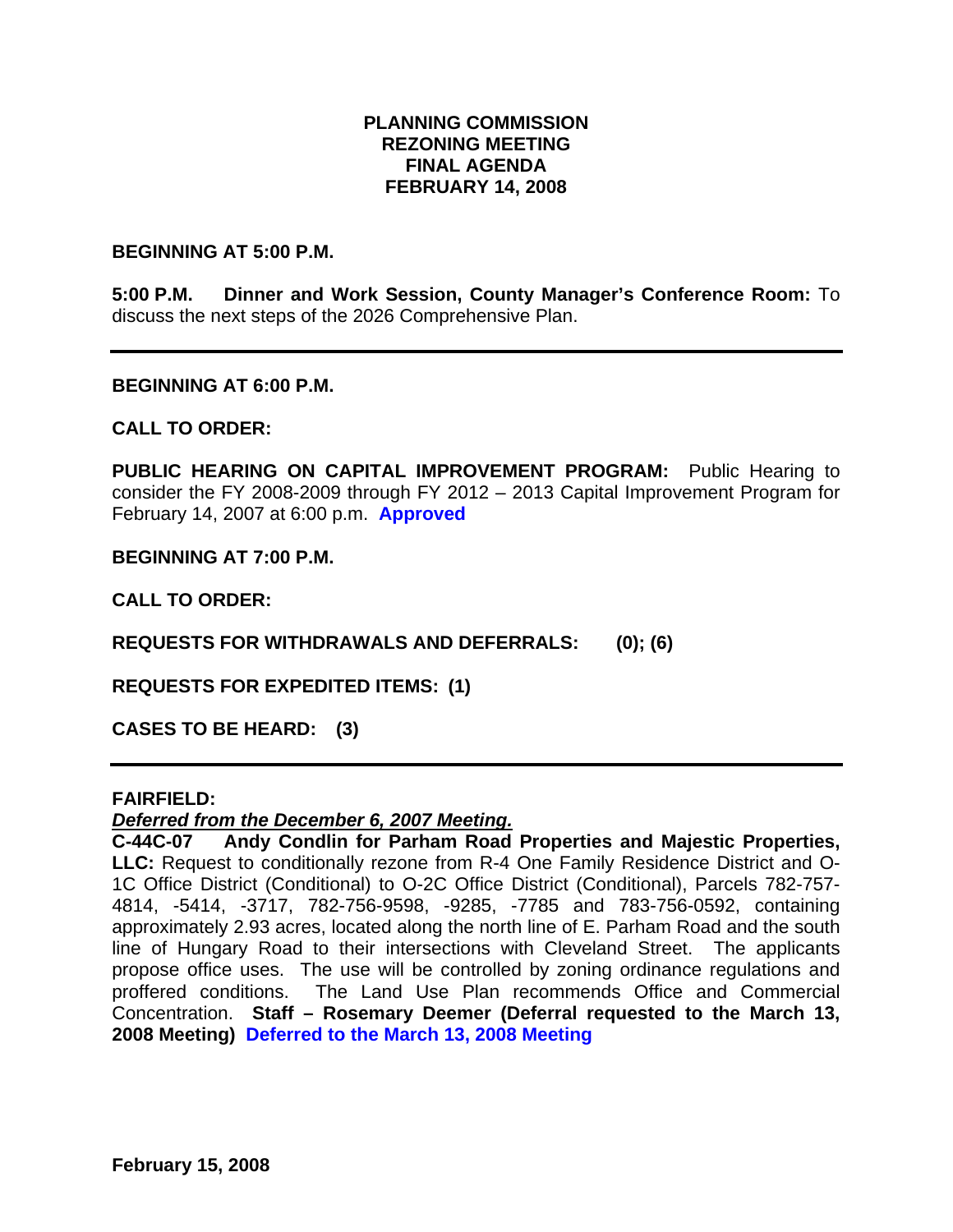## *Deferred from the December 6, 2007 Meeting.*

**C-7C-07 Andrew M. Condlin for Farmer Properties, Inc.:** Request to conditionally rezone from A-1 Agricultural District to RTHC Residential Townhouse District (Conditional), Parcel 747-773-6860, containing 5.204 acres, located on the southeast line of Twin Hickory Road, approximately 800 feet northeast of Nuckols Road. The applicant proposes a residential townhouse development with a maximum of 28 units. The RTH District allows a maximum density of 9 units per acre. The use will be controlled by zoning ordinance regulations and proffered conditions. The Land Use Plan recommends Urban Residential, 3.4 to 6.8 net units per acre. **Staff – Livingston Lewis (Deferral requested to the April 10, 2008 Meeting) Deferred to the April 10, 2008 Meeting** 

**C-3C-08 Mike Morgan for Georgi Georgiev and Aleksandar Aleksandrov:** Request to rezone from R-3 One-Family Residence District to O-2C Office District (Conditional), on Parcels 760-754-8425 and 760-754-9225, containing approximately 0.786 acres, located on the northwest line of N. Parham Road approximately 126 feet west of its intersection with Skipwith Road. The applicant proposes to convert two residential dwellings to office uses. The office uses will be controlled by zoning ordinance regulations and proffered conditions. The Land Use Plan recommends Office. **Staff – Seth Humphreys (Deferral requested to the March 13, 2008 Meeting) Deferred to the March 13, 2008 Meeting**

**C-4C-08 Gloria L. Freye for RER/New Boston West Broad Street, LLC:** Request to conditionally rezone from O-3 Office District, O-3C Office District (Conditional) and B-3C Business District (Conditional) to B-3C Business District (Conditional), part of Parcel 746-760-8608, containing approximately 6.35 acres, located in the WestMark Office Park at the southeast intersection of W. Broad Street (U. S. Route 250) and I-64. The applicant proposes hotel and restaurant uses. The uses will be controlled by zoning ordinance regulations and proffered conditions. The Land Use Plan recommends Office. **Staff – Livingston Lewis (Deferral requested to the March 13, 2008 Meeting) Deferred to the March 13, 2008 Meeting**

**P-2-08 Gloria L. Freye for RER/New Boston West Broad Street, LLC:** Request for a Provisional Use Permit under Sections 24-62.2(m), 24-120 and 24-122.1 of Chapter 24 of the County Code to permit a building height (hotel) up to 150 feet, on part of Parcel 746-760-8608, located in the WestMark Office Park at the southeast intersection of W. Broad Street (U. S. Route 250) and I-64. The existing zoning is O-3, Office District, O-3C Office District (Conditional) and B-3C Business District (Conditional) and subject to pending case C-4C-08. **Staff – Livingston Lewis (Deferral requested to the March 13, 2008 Meeting) Deferred to the March 13, 2008 Meeting**

## **TUCKAHOE:**

**C-5C-08 Glenn R. Moore for Beth Sholom Life Care Community:** Request to conditionally rezone from R-5 General Residence District, [R-6C] and R-6C General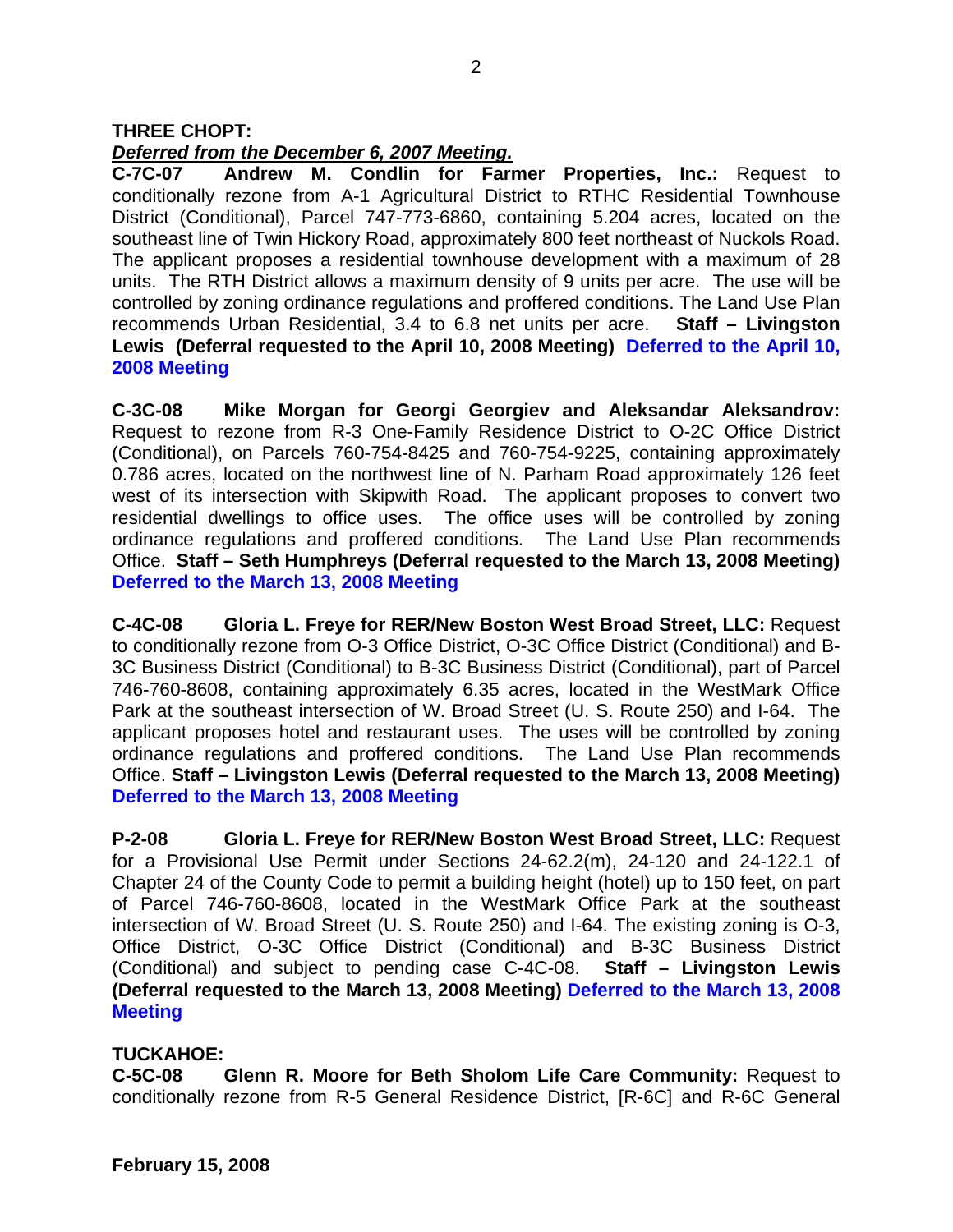Residence Districts (Conditional) to R-6C General Residence District (Conditional), Parcels 733-747-9677, -7221, and part of Parcel 733-747-4863, containing approximately 13.734 acres, located along the west line of John Rolfe Parkway between Gayton Road and Lauderdale Drive. The applicant proposes an addition to the existing assisted living facility and nursing home and to operate as a life care facility subject to companion case P-3-08. The use will be controlled by zoning ordinance regulations and proffered conditions. The Land Use Plan recommends Urban Residential, 3.4 to 6.8 units net density per acre, Semi Public, and Environmental Protection Area. **Staff – Nathalie Croft Recommended for Approval** 

**P-3-08 Glenn R. Moore for Beth Sholom Life Care Community:** Request for a Provisional Use Permit under Sections 24-36.1(a), 24-120 and 24-122.1 of Chapter 24 of the County Code to permit the operation of a life care facility on Parcels 733-747- 9677, -7221, and part of Parcel 733-747-4863, containing approximately 13.734 acres, located along the west line of John Rolfe Parkway between Gayton Road and Lauderdale Drive. The existing zoning is R-5 General Residence District, [R-6C] and R-6C General Residence Districts (Conditional). The request is subject to companion case C-5C-08. **Staff – Nathalie Croft Recommended for Approval**

## **BROOKLAND:**

**C-6C-08 Robert C. Schrum, Jr.:** Request to amend proffered conditions accepted with C-34C-86, on part of Parcel 762-754-7326, located on the south line of E. Parham Road, approximately 442 feet east of its intersection with W. Broad Street (U. S. Route 250). The applicant proposes to delete Proffer 2 which restricts the property's use for additional acreage for operation of Royal Oldsmobile (now vacant) in keeping with its approved plan of development. The existing zoning is B-3C Business District (Conditional). The Land Use Plan recommends Commercial Arterial. **Staff – Ben Sehl (Expedited agenda requested) Recommended for Approval**

### **VARINA:**

## *Deferred from the January 10, 2008 Meeting.*

**C-63C-07 Andrew M. Condlin for JSN Development, LLC:** Request to conditionally rezone from A-1 Agricultural District to B-2C Business District (Conditional), Parcel 816-687-5307, containing 3.820 acres, located at the southeast intersection of Strath Road and New Market Road (State Route 5). The applicant proposes a pharmacy and office. The uses will be controlled by zoning ordinance regulations and proffered conditions. The Land Use Plan recommends Rural Residential, not exceeding 1.0 unit net density per acre. The site is in the Airport Safety Overlay District. **Staff – Livingston Lewis (Deferral requested to the March 13, 2008 Meeting) Deferred to the March 13, 2008 Meeting**

**P-4-08 Ralph L. Axselle, Jr. for Laburnum Investments, LLC:** Request for a Provisional Use Permit required under proffered condition #28 accepted with C-29C-06 to allow twenty-four (24) hour operation of a convenience store (7Eleven), on part of Parcel 815-718-5710, (Outparcel #9) within The Shops at White Oak Village located on the east line of S. Laburnum Avenue approximately 460 feet north of its intersection with